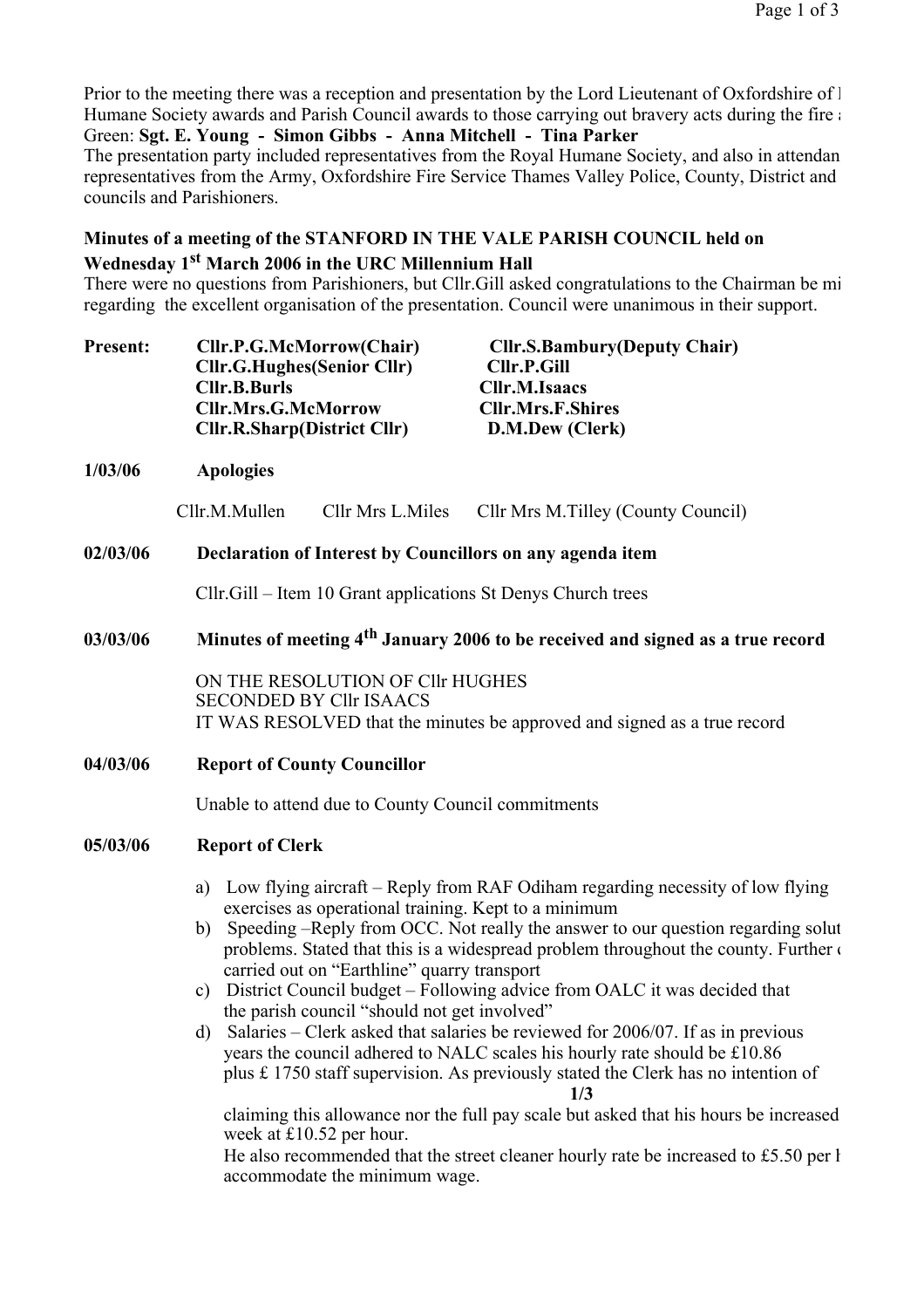ON THE RESOLUTION OF Cllr.BAMBURY SECONDED BY Cllr.BURLS IT WAS RESOLVED that the recommended rates and hours be paid

#### 06/03/06 Report of Chairman

Nil – Cllr Gill stated that he had asked PC Holder about the control of speeding by narrowing lanes and was he supportive. PC Holder to speak to his superior officers.

Cllr.Gill also asked about resurfacing of Cottage Road. Clerk to contact Oxfordshire Highways.

### 07/03/06 Correspondence

- a) OCC Speeding concerns (as per clerks report)
- b) Thames Water- No charge for project notifications
- c) VWHDC Cleansing grant applications Applied
- d) Thames Valley Police Review of station opening hours **Faringdon** gaining 5 ho week .Wantage losing 1.5 hours - noted

#### 08/03/06 Planning applications

STA/178074/3 – Mill Farm - Erection of new livestock building and goat house STA/178074/4 – Mill Farm – Erection of new hay/straw barn Council were concerned that the footpath through this area was no longer clearly Marked and asked that this be notified to District Council planners

STA/19453 – 1 Warwick Close – Erection of 2 storey side and single storey rear ext

ON THE RESOLUTION OF Cllr.McMORROW SECONDED BY Cllr HUGHES IT WAS RESOLVED that the applications be supported

#### 09/03/06 To approve monthly statement of accounts

ON THE RESOLUTION OF Cllr HUGHES SECONDED BY Cllr.ISAACS IT WAS RESOLVED that the accounts be approved

# 10/03/06 To authorise accounts for payment

Cllrs Bambury,McMorrow and Mrs McMorrow declared interest

| D.M.Dew                          | salary & expenses                 | 820.49 |
|----------------------------------|-----------------------------------|--------|
| J.Northcote                      | salary                            | 124.80 |
| <b>British Telecom telephone</b> |                                   | 65.67  |
| Buildbase                        | building materials                | 15.72  |
|                                  | 2/3                               |        |
| <b>Stanford URC</b>              | hall hire                         | 60.00  |
| Webb & Son                       | wood                              | 157.04 |
| <b>Portwell Press</b>            | certificates                      | 96.63  |
| <b>CPRE</b>                      | membership                        | 26.00  |
| P.G.McMorrow                     | Presentation reception and frames | 198.63 |

ON THE RESOLUTION OF Cllr SHIRES SECONDED BY Cllr BURLS IT WAS RESOLVED that the accounts be paid